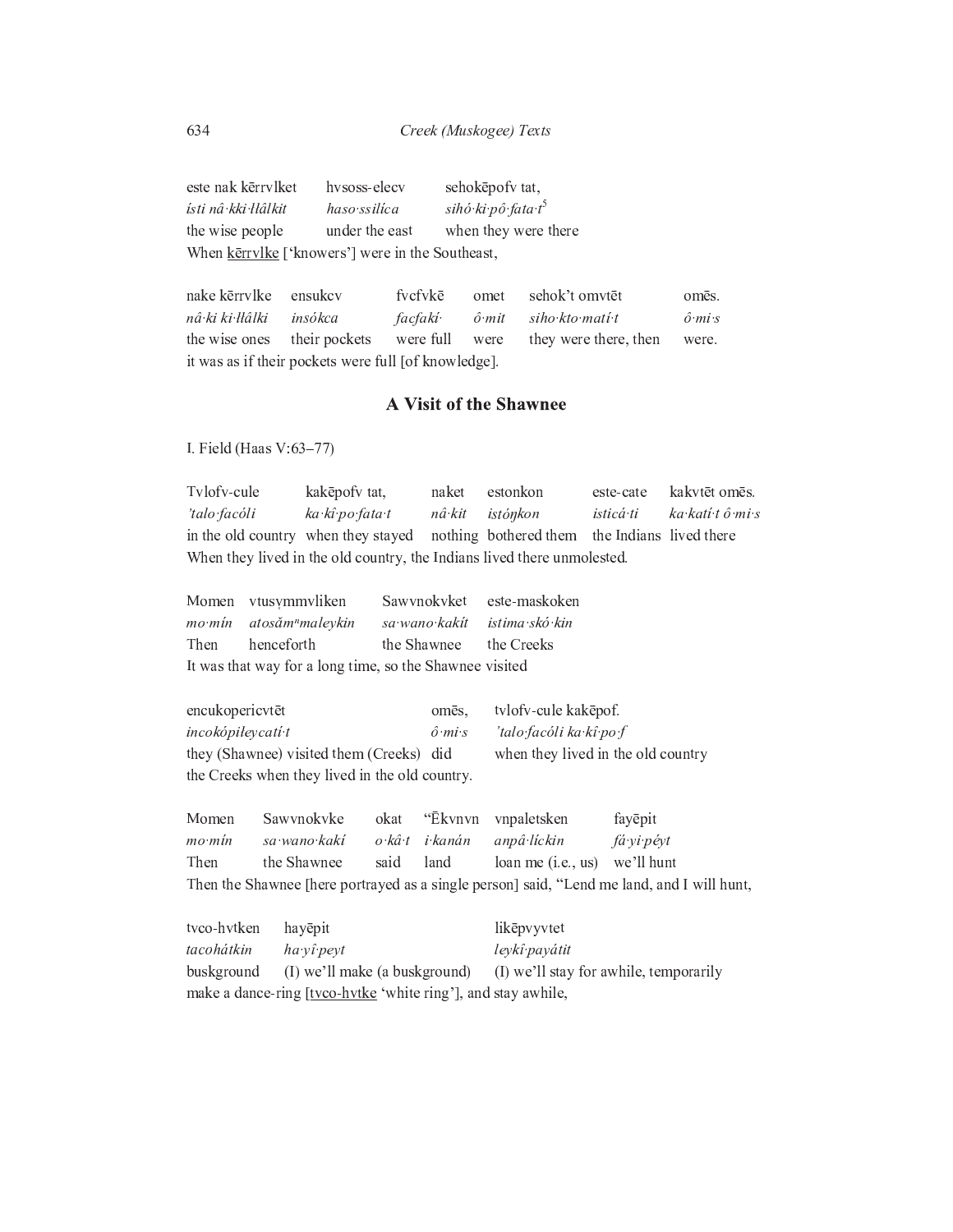| my | tvco            | hayēpvyat        | Sakeyy-pynkyn                                                        | pvnepit           |
|----|-----------------|------------------|----------------------------------------------------------------------|-------------------|
| ma | tacó            | ha vî pava t     | sa kiyapánkan                                                        | páni pévt         |
|    | that buskground | that I have made | [Sac and Fox dance]                                                  | $(I)$ we'll dance |
|    |                 |                  | and at the dance-ring I have made, I'll dance the Sac and Fox dance, |                   |

taklikēpvyvtet yefulkeparës kicen takleykî payátit<sup>6</sup> yifolkipá li s<sup>7</sup> keycín we'll stay temporarily and then we'll return he said stay awhile, and return home," he said,

| herakusen                                          | 'tem punahoyytēs.              | Momen  | okat.   |  |
|----------------------------------------------------|--------------------------------|--------|---------|--|
| hilă "kosin                                        | timponá ho yatí s <sup>8</sup> | mo·min | o kâ t  |  |
| kindly, nice                                       | they talked to each other Then |        | he said |  |
| and they spoke warmly to each other. Then he said, |                                |        |         |  |

| "Sakeyv-pvnkv                    | likēpvyat    | fayēpit    | 'senhvyvtkēpit                                                             |
|----------------------------------|--------------|------------|----------------------------------------------------------------------------|
| sa kiyapánka <sup>9</sup>        | leykî paya t | fá vi pévt | sinhayátki péyt                                                            |
| [Sac and Fox]-dance where I stay |              | we'll hunt | stay up all night                                                          |
|                                  |              |            | "Because I dance the Sac and Fox dance, I'll hunt and do all-night rituals |

likētt omikv, tvco-hvtke centvsekvyv tat leykî tto méyka<sup>10</sup> cintasikayáta t tacohátki because I am living there your citizens (my) buskground while living here; your citizens must not come around

yvntakfullekarēs. Mohmet vnkaketv yefulkēpvyof, yantakfólliká li s móhmit anka kitá 'yifólki payô f must not be about on (my buskground) Then our staying-place when we go back on my white dance-ring. Then when I go back to my home, heleswyt erorhoyēpin omat, ēkvnvt nekēyvrēs. Momof vntvco-hvtke iłółhovi pévn o mâ t<sup>i</sup> i kanát nikí váli s antacohátki 'hilíswat  $mo\text{ m}\hat{o}\text{ f}$ when I, we 2 get there the earth will shake Then my buskground-medicine when we get there, the earth will shake. Then my white dance-ring medicine vnyvmahkvrēs cē. tvsekvyvt on omat. cem apohicen Momen anyamáhkáli s  $ci^{\Lambda}$  $mo·min$ tasikavát  $\hat{o}$  n  $o$  m $\hat{a}$  t cimá poheycín

will be wasted citizens if they are they will listen to you Then will be destroyed. Then the citizens, let them pay attention to you

<sup>&</sup>lt;sup>i</sup> Raiford notes Field's mixture of numbers [plural verb in first person singular].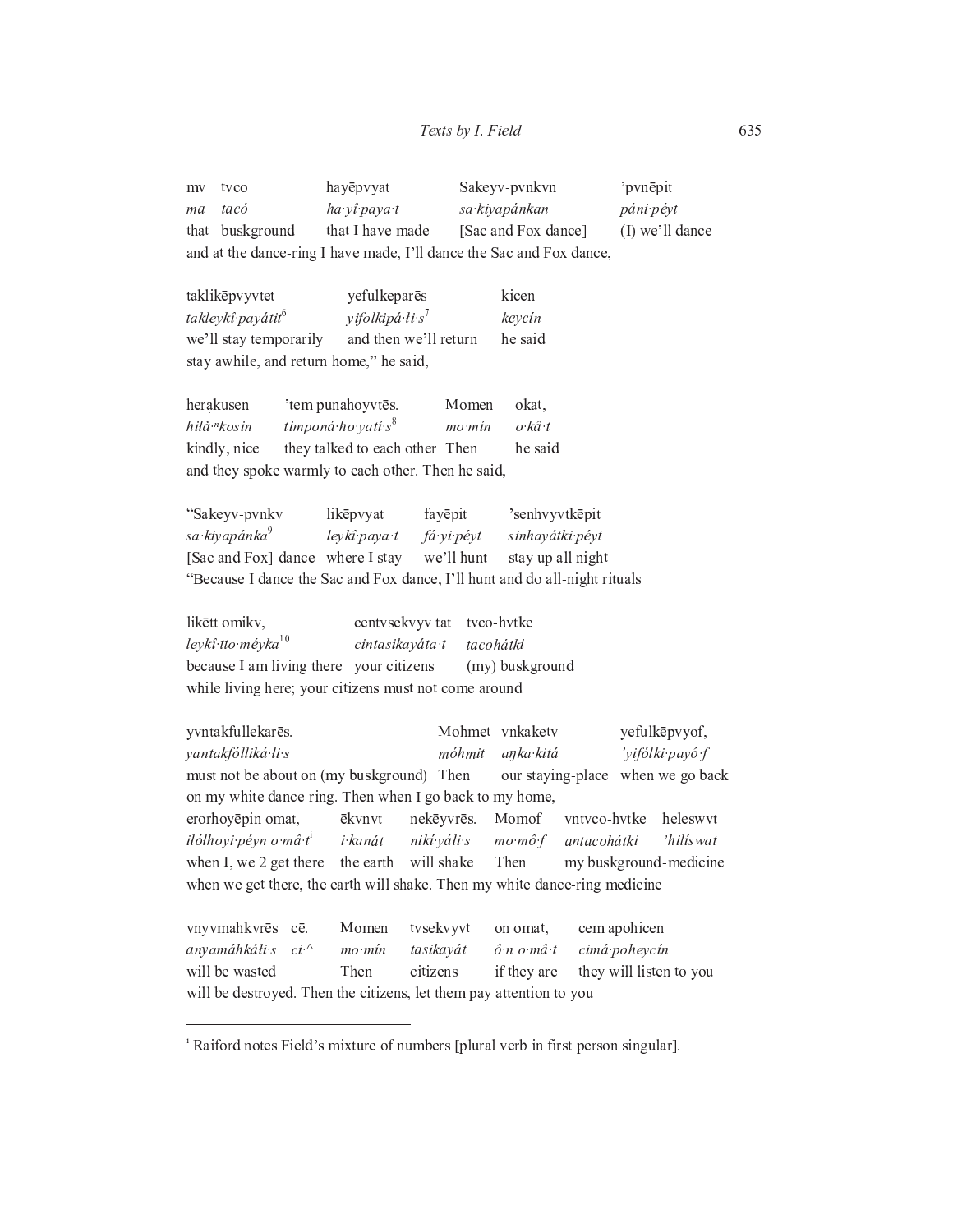Creek (Muskogee) Texts

etvlwv tat vtehtēcet ometskvrēs  $ce$ " em punayet  $ci^{\mathcal{N}}$ ímpona yít itálwata t atihtî cit omíckáli s when you talk to them in their nation, country keep them you shall as you speak, and you shall keep them in the nation,"

kicen. herakusen 'tem punahoyvtēs. Momen Sawynokyke tat keycín hiłǎ·<sup>n</sup>kosin timponá ho vatí s sa wano kakita t  $mo·min$ he told him kindly they talked to each other the Shawnee he told him, and they spoke warmly with each other. The Shawnee

enkaketvn rvthoyēpvtēt Fayēpet takliket os. inka kitán łáthovi patí t fá yi pít taklêykit  $\hat{o}$  s then staying-place returned to hunting he had been staying (and hunting) returned to their home. They had been staying and hunting

omvtētot momen mv momof tat entvco-hvtke vslvhanēt on intacohátki áslaha ní tô n $^{\rm i}$ o matí tot mo mín ma mô mo fta t his buskground would go out (of fire) had been after doing that way there, and even then, he knew his white dance-ring

okvtēs. kerrvkētot Mv rvthoyēpof, mv tvco likan ma łathovî po  $f<sup>11</sup>$ kiłłakí tot o katí s ma tacó lêyka n they knew it when they said it when they came back where the buskground is would be extinguished. When they came back,

Hopērvvholv entvsekvyv tat nekēveko monken mv ēkvnv hopi·łyahóla intasikayáta t nikí yiko mônkin i kaná ma  $H.'s$ citizens that ground (before) it shook before before the ground shook, some of Hopuethlyahola's citizens were going to the grounds

pvnkv 'sestyhayet ra takfullvtēt omēs.  $p\acute{a}nka^{12}$ sístaha vít ła tákfollatí t  $\hat{o}$  miss they were three about (mocking) a dance they mocked (the others) and imitating the dances [of the Sac and Fox].

<sup>&</sup>lt;sup>i</sup> Or: *áslała ní t ô n* 'would go out (of fire)'.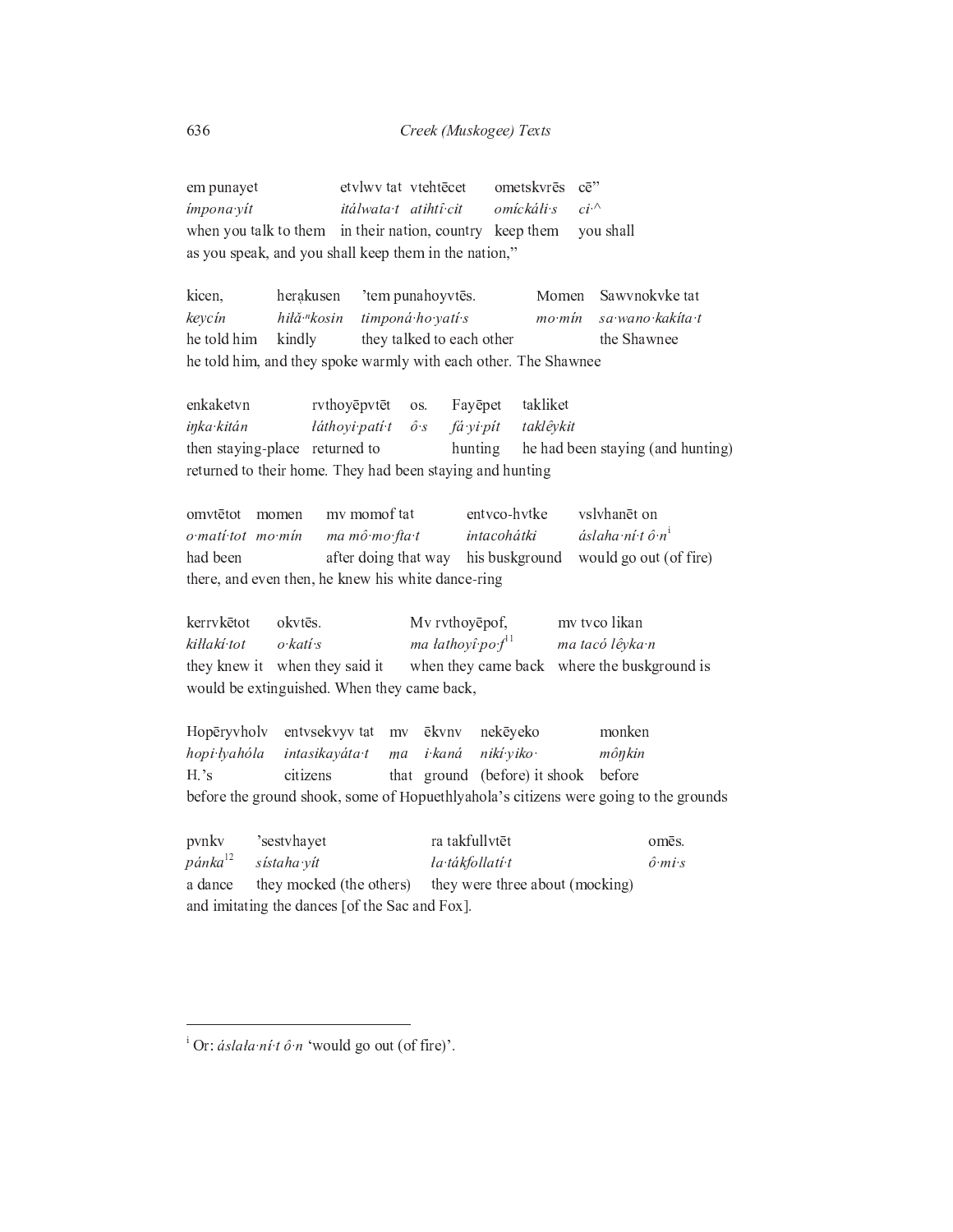tvco-hvtke likat heleswy  $Mv$ oketv tat yvmahkekatēs. my tacohátki ma lêvka t ma okítata t 'hilíswa vamá hkiká ti s there where the buskground medicine wasn't destroyed is at that time At this time the medicine at this white dance-ring had not been destroyed.

Em punahoyvtēn tvsekvyvt my ra takfullat imponá ho vatí n la tákfollâ t tasikayát ma where they did the talking the citizens over that that they were going about (over) Where they did the talking, because the citizens were there [mocking the Shawnee],

omēcicēn ēcatēcvlket hacohakepet omi cévci n i ca ti câlkit ha coha kî pit because those that painted themselves crazy became (crazy) the Red Sticks [ēcatecvlke 'those who painted themselves red'] became enraged,

tvsekvyvt kak't omvtēs. kă <sup>n</sup>kto matí s<sup>13</sup> tasikayát that had been staying there the citizens and the citizens had been staying there.

Momen omēcican, tvlofv-cule ēkvnvn 'stem wihket mo mín omí ceycâ n 'talo facóli i kanán stimwéyhkit for that reason the old country land they left it to someone else Then Then for that reason, they gave up the land of the old country to someone else

omvtēt omēs. My omof. awet o matí tô mi s  $ma\ \hat{o}\ \textit{mo}\ f$  $a$  wit left there did at that time and came here. At that time

vhakv-culen 'sēyvfastet kak't omvtēt omēs. aha kacólin sí vafa stít kă <sup>n</sup>kto matí tô mi s they guided themselves by (the old law) they had been staying there the old law they had been observing the old laws.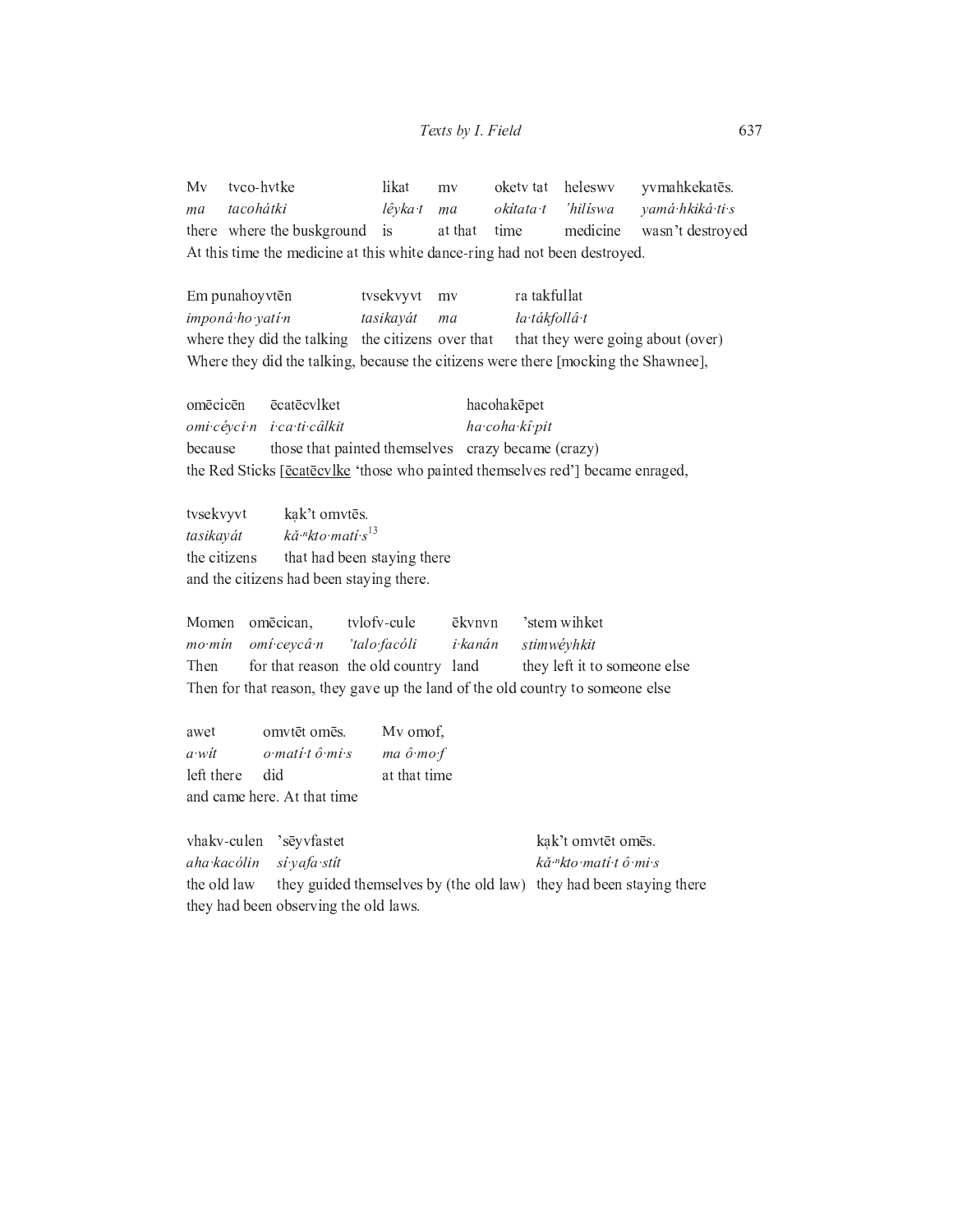| Vhakv tat                                                                               | hvfvpē ofvn            |              | ra hvlatet  | 'sēyvfastet.              |
|-----------------------------------------------------------------------------------------|------------------------|--------------|-------------|---------------------------|
| ahá kata t                                                                              | hafapí ó fan           |              | la halâ tit | si yafa stit <sup>i</sup> |
| the law                                                                                 | (the law) in the woods |              | got it from | they were guided by       |
| They were guided by the law they had retrieved from the weeds $[of time]$ <sup>14</sup> |                        |              |             |                           |
|                                                                                         |                        |              |             |                           |
| vhakv                                                                                   | vyēcicet               | kak't omvtēt |             | omēs.                     |

ahá ka  $\hat{o}$  mis ayí ceycít kă <sup>n</sup>kto matí t the law enforcing had been living there and had been enforcing that law.

ēkvntvcke-rakkon enwihohken Yv acunechoyen,  $a$ ·conícho·yín $15$ i kantackilákkon<sup>ii</sup> inweyhóhkin  $ya$ they were moving them this district they let them have it They assigned them this big territory and were moving them here,

| ēme                                  | komat tis                     | vwēpat   | omēcicēn.   |  |
|--------------------------------------|-------------------------------|----------|-------------|--|
| í mi                                 | kô ma tteys                   | awi pâ t | omi cévci n |  |
| they (some)                          | of their own will were coming |          | because     |  |
| and some came of their own free will |                               |          |             |  |

ēhompic vlke tis eshayet omvtēt os. i hompeycâlkiteys ísha yít  $o$  mati t  $\hat{o}$  s self-supporting ones made out (claims) and were considered self-supporting.

vyēcicesymmvliken Yekaken yikâ kin ayi céycisǎm<sup>n</sup>maleykin and continued so. they came and stayed They came and settled here and after a time,

Wvcenvt lekothv, tohyorkof, kvsappvn likó tha wacinat kasá ppan tóhyo łkô f the U.S. South North when they came in contact, had a struggle when the U.S. South and North were fighting,

 $\overline{a}$  Or: 'siyáfa stít.

ii Original: yeykantackiłákkon.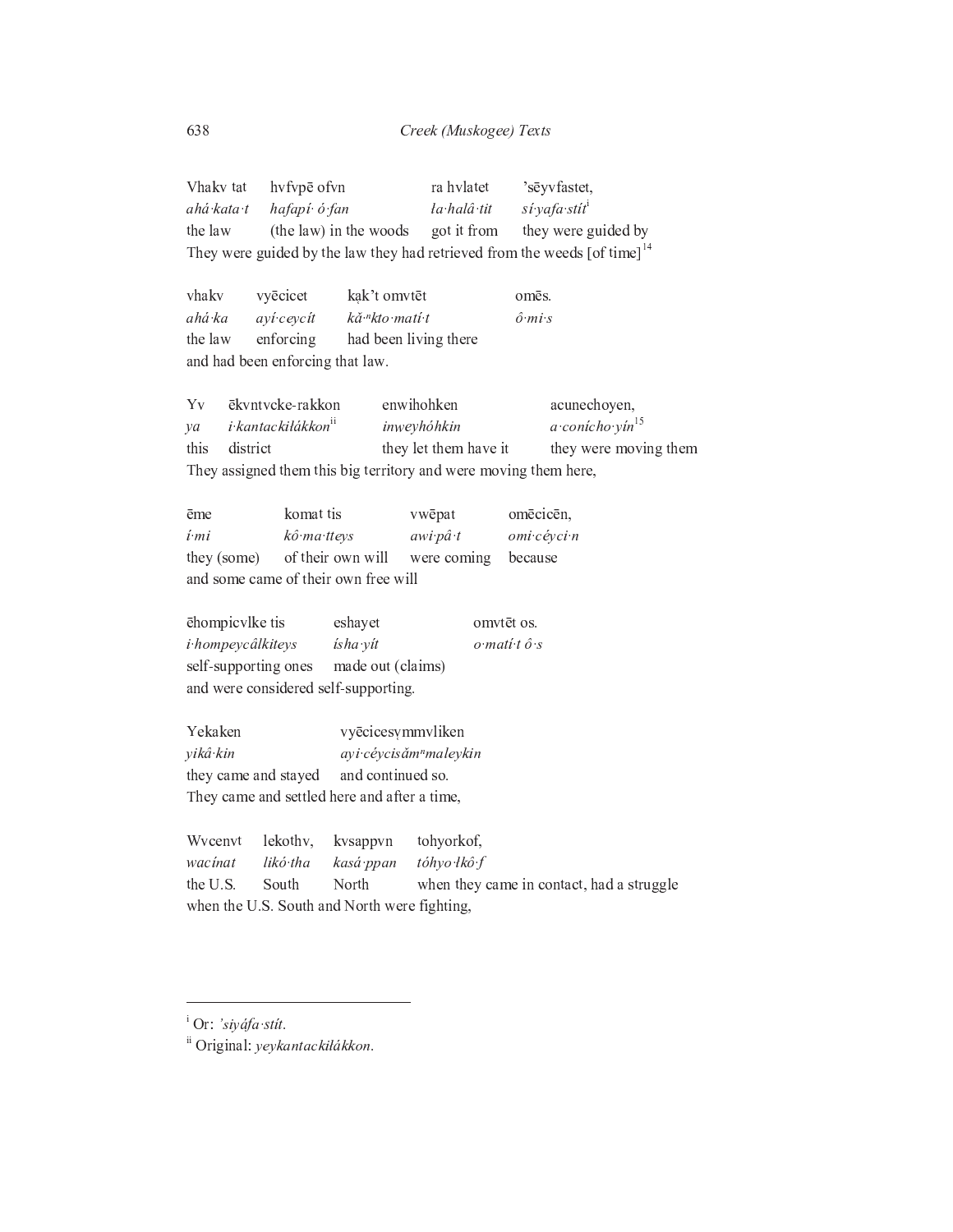## Texts by I. Field

Hopēryvholv tat 'temfvccetvn ētvpoksvlahtet momof  $mo$   $m\hat{o}$   $f$ hopi lyahólata t timfaccitán i tapo ksaláhtit Then H. an agreement carried it under his arm (had it in his possession) Hopuethlyahola carried the treaty under his arm

Eli-hvccen 'sayvtēt os. Ervlykekot ennetty espoyēpvtēt os. i leyháccin sa yati tô s iłalakíkot innítta ispó vi patí t ô s Eli Creek he took it to before he came back his days he finished did and took it to Eli Creek. Before he came back, he ended his days.

Ēli-hvcce tat erorhohyofv tat, Momis mo mêvs i layháccita t iłołhóhyo fata t<sup>i</sup> Then Eli Creek after they got there But after they got to Eli Creek,

suletawy-caten cokperakko hvmken Hopēryvholv pahlen, solita wacá tin cokpiłákko hámkin hopi łyahóla páhlin  $H$ soldiers red (Ind.) one thousand loaned Hopuethlyahola lent one thousand Indian soldiers,

momen horre-rakko tat este tohyorket omvtēs cē. ísti tóhyo łkít mo mín hollilákkota t o matí s  $ci^{\Lambda}$ (in) the big war they fought did Then and they fought in the Great War.

Momen herky hakēpofv tat, Tohopkuce maketvn hilka ha kî po fata t mo mín 'toho pkocí ma kitán Then after they made (peace) Ft. Gibson they called it peace Then when peace came, the few soldiers remaining

cokv-lane maketvn estomuset ervhoskat mv suletawv tat istô mosit iláho skâ t ma solitá wata t co kalá ni ma kitán they called them how many were left the soldiers yellow paper in what was called Ft. Gibson were given a so-called

<sup>i</sup> Original: *ilolhô yo fata t*.